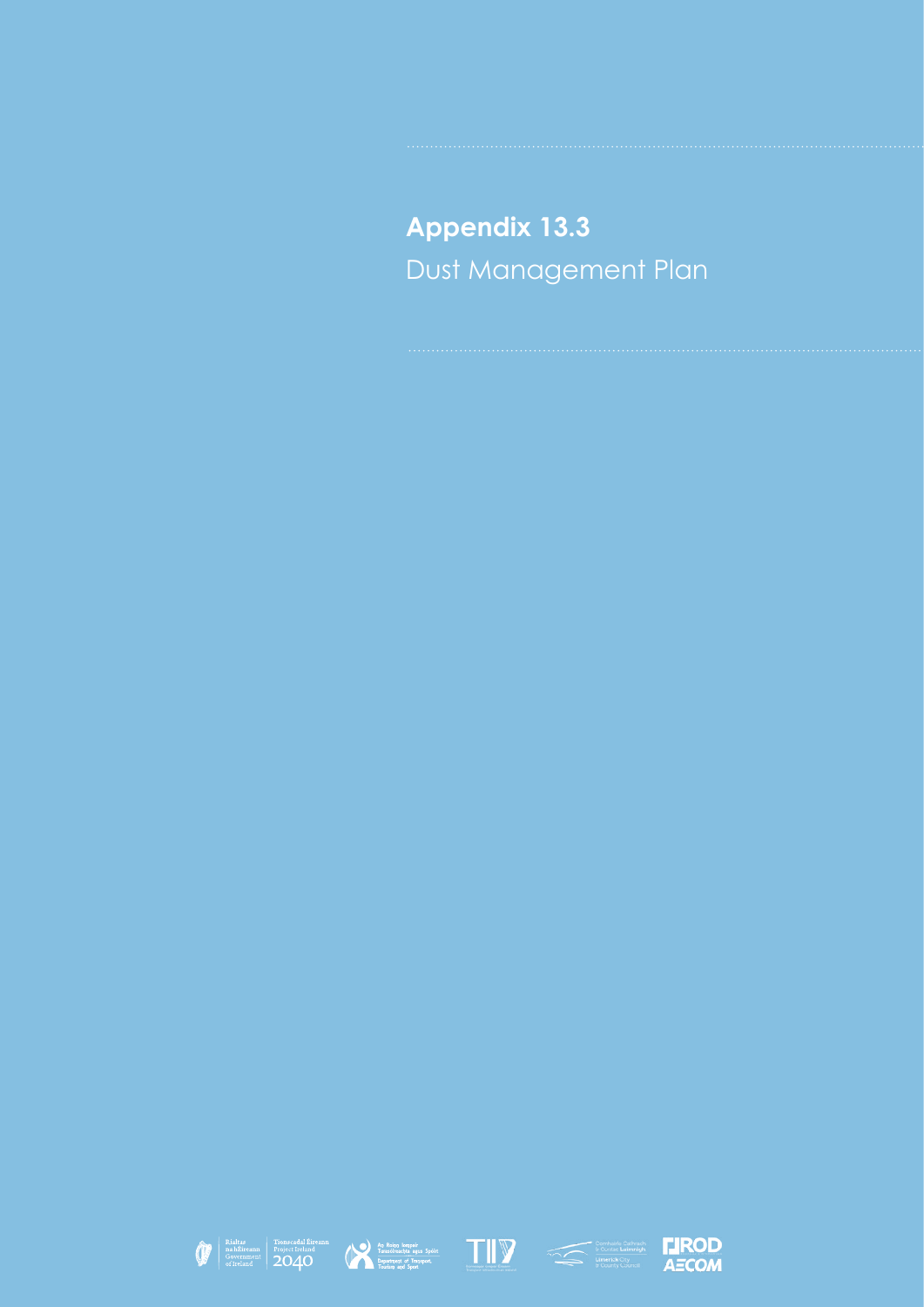# **APPENDIX 13.3 Dust Management Plan**

The objective of dust control at the site is to ensure that no significant nuisance occurs at nearby sensitive receptors. In order to develop a workable and transparent dust control strategy, the following management plan has been formulated by drawing on best practice guidance from Ireland, the UK (IAQM (2014), The Scottish Office (1996), UK Office of Deputy Prime Minister (2002) and BRE (2003)) and the USA (USEPA (1997)).

### **Site Management**

The aim is to ensure good site management by avoiding dust becoming airborne at source. This will be done through good design and effective control strategies.

At the construction planning stage, the siting of activities and storage piles will take note of the location of sensitive receptors and prevailing wind directions in order to minimise the potential for significant dust nuisance (see Plate 13.1 in Chapter 13 for the wind-rose for Shannon Airport). As the prevailing wind is predominantly westerly to south-westerly, locating construction compounds and storage piles downwind (to the north-east) of sensitive receptors where possible will minimise the potential for dust nuisance to occur at sensitive receptors.

Good site management will include the ability to respond to adverse weather conditions by either restricting operations on-site or quickly implementing effective control measures before the potential for nuisance occurs. When rainfall is greater than 0.2mm/day, dust generation is generally suppressed (UK Office of Deputy Prime Minister (2002), BRE (2003)). The potential for significant dust generation is also reliant on threshold wind speeds of greater than 10 m/s (19.4 knots) (at 7m above ground) to release loose material from storage piles and other exposed materials (USEPA, 1986). Particular care should be taken during periods of high winds (gales) as these are periods where the potential for significant dust emissions are highest. The prevailing meteorological conditions in the vicinity of the site are favourable in general for the suppression of dust for a significant period of the year. Nevertheless, there will be infrequent periods where care will be needed to ensure that dust nuisance does not occur. The following measures shall be taken in order to avoid dust nuisance occurring under unfavourable meteorological conditions:

- The contractor or equivalent must monitor the contractors' performance to ensure that the proposed mitigation measures are implemented and that dust impacts and nuisance are minimised;
- During working hours, dust control methods will be monitored as appropriate, depending on the prevailing meteorological conditions;
- The name and contact details of a person to contact regarding air quality and dust issues shall be displayed on the site boundary, this notice board should also include head/regional office contact details;
- It is recommended that community engagement be undertaken before works commence on site explaining the nature and duration of the works to local residents and businesses;
- A complaints register will be kept on site detailing all telephone calls and letters of complaint received in connection with dust nuisance or air quality concerns, together with details of any remedial actions carried out;
- It is the responsibility of the contractor at all times to demonstrate full compliance with the dust control conditions herein;
- At all times, the procedures put in place will be strictly monitored and assessed.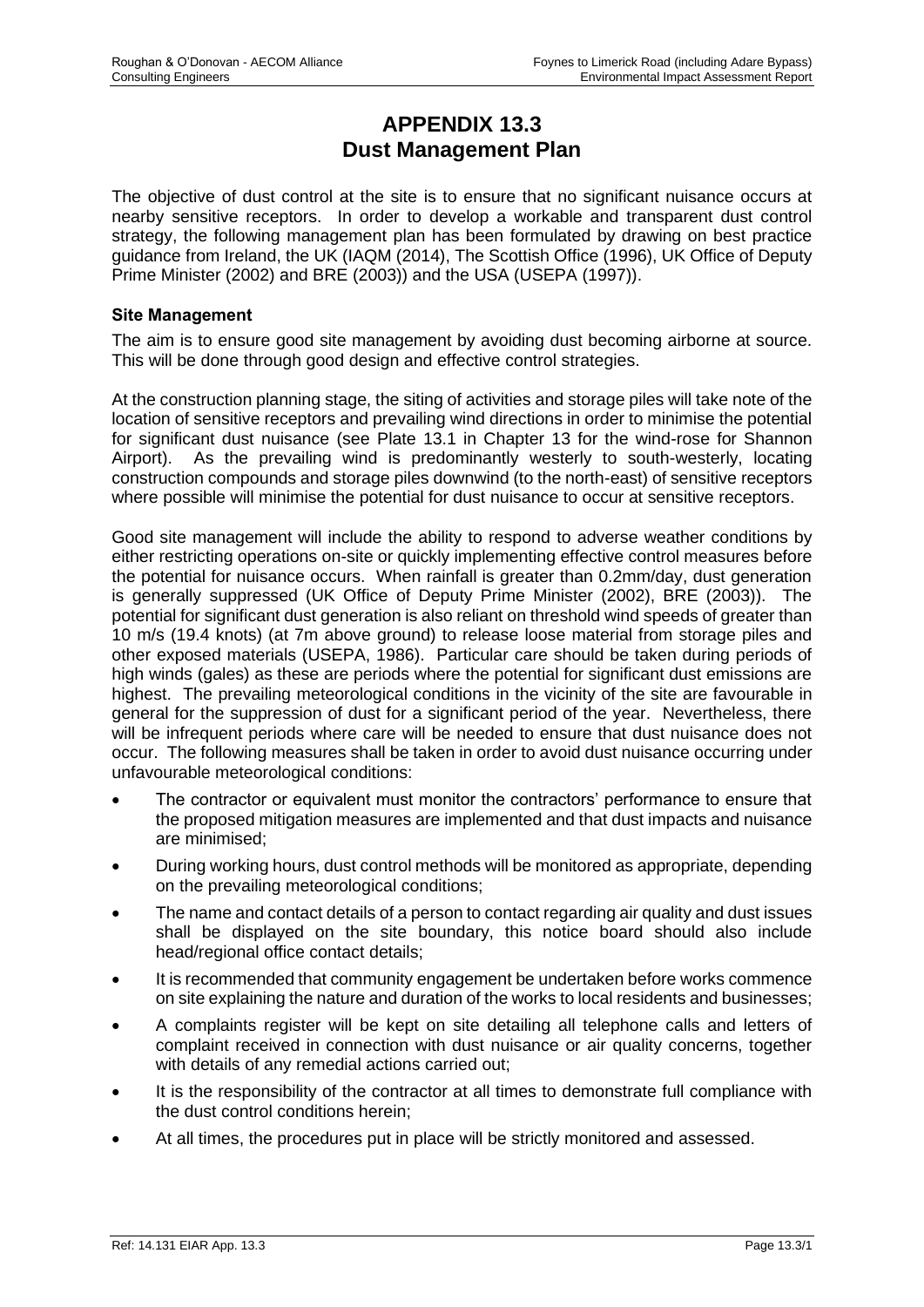The dust minimisation measures shall be reviewed at regular intervals during the works to ensure the effectiveness of the procedures in place and to maintain the goal of minimisation of dust through the use of best practice and procedures. In the event of dust nuisance occurring outside the site boundary, site activities will be reviewed and satisfactory procedures implemented to rectify the problem when necessary. Specific dust control measures to be employed are described below.

# **Site Roads / Haulage Routes**

Movement of construction trucks along site roads (particularly unpaved roads) can be a significant source of fugitive dust if control measures are not in place. The most effective means of suppressing dust emissions from unpaved roads is to apply speed restrictions. Studies show that these measures can have a control efficiency ranging from 25 to 80% (UK Office of Deputy Prime Minister, 2002).

- A speed restriction of 20 km/hr will be applied as an effective control measure for dust for on-site vehicles using unpaved site roads;
- Access gates to the site shall be located at least 10m from sensitive receptors where possible;
- Bowsers or suitable watering equipment will be available during periods of dry weather throughout the construction period. Research has found that watering can reduce dust emissions by 50% (USEPA, 1997). Watering shall be conducted during sustained dry periods to ensure that unpaved areas are kept moist. The required application frequency will vary according to soil type, weather conditions and vehicular use;
- Any hard surface roads will be swept to remove mud and aggregate materials from their surface while any unsurfaced roads shall be restricted to essential site traffic only.

## **Land Clearing / Earth Moving**

Land clearing / earth-moving works during periods of high winds and dry weather conditions can be a significant source of dust.

- During dry and windy periods, and when there is a likelihood of dust nuisance, watering shall be conducted to ensure moisture content of materials being moved is high enough to increase the stability of the soil and thus suppress dust;
- During periods of very high winds (gales), activities likely to generate significant dust emissions should be postponed until the gale has subsided.

### **Storage Piles**

**The** location **and moisture content of storage piles are important factors which** determine their potential for dust emissions.

- Overburden material will be protected from exposure to wind by storing the material in sheltered regions of the site. Where possible storage piles should be located downwind of sensitive receptors;
- Regular watering will take place to ensure the moisture content is high enough to increase the stability of the soil and thus suppress dust. The regular watering of stockpiles has been found to have an 80% control efficiency (UK Office of Deputy Prime Minister, 2002);
- Where feasible, hoarding will be erected around site boundaries to reduce visual impact. This will also have an added benefit of preventing larger particles from impacting on nearby sensitive receptors.